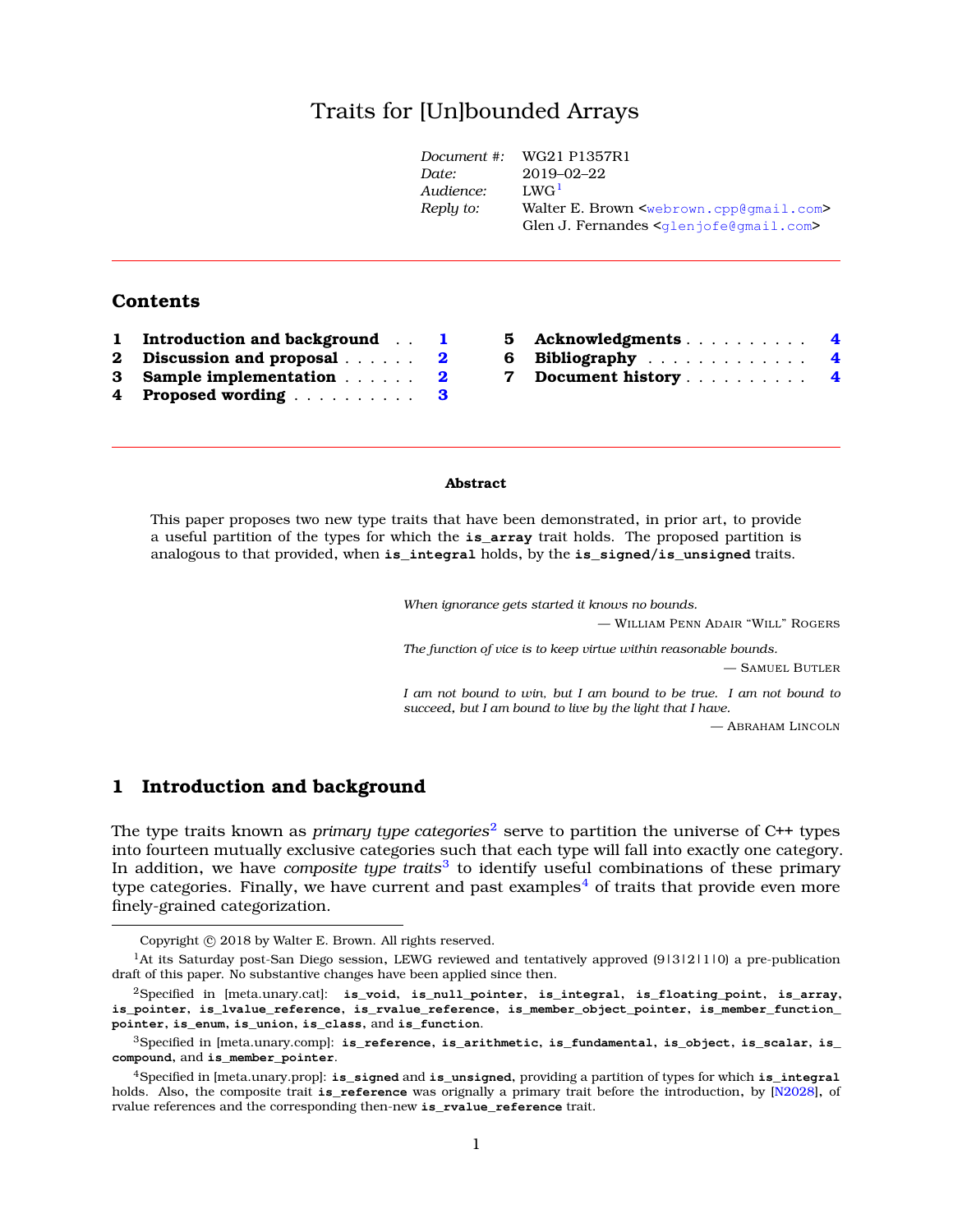This paper proposes to add two new type traits of this last kind, for each of which there is significant prior art. The proposed traits will provide a useful partition of types for which **is\_array** holds.

### <span id="page-1-0"></span>**2 Discussion and proposal**

It is often necessary to distinguish types that are arrays of unknown bound (i.e., where **T** is of the form **U[]**) from types that are arrays of known bound (i.e., where **T** is of the form **U[N]**) instead of just any array type. For example, such distinctions are needed in the implementation of certain C++ standard library facilities:

- **std::unique\_ptr** and **std::make\_unique**: these support use with arrays of unknown bound, but intentionally prohibit use with arrays of known bound.
- **std::make\_shared** and **std::allocate\_shared**: these provide different overloads for arrays of known bounds as well as for arrays of unknown bound.

Beyond use in implementation, it would also be useful to have these traits in the standard library for the specifications of other facilities in the C++ standard. Several constraints could then be specified by a C++ expression using traits, instead of by the equivalent (but less succinct) English prose.

We therefore propose to add two new traits named **is\_bounded\_array** and **is\_unbounded\_ array**. Other possible name pairs for these traits include (a) **is\_bound\_array** and **is\_unbound\_ array**, (b) **is\_known\_bound\_array** and **is\_unknown\_bound\_array**, or (c) **is\_known\_extent\_ array** and **is\_unknown\_extent\_array**.

Using these traits, wording for the following constraints in the C++ standard could be consistently simplified:

| Wording of this form                | Could take this form instead   |
|-------------------------------------|--------------------------------|
| T is not an array                   | ! is_array_v <t></t>           |
| <b>T</b> is an array of known bound | is_bounded_array_v <t></t>     |
| T is not an array of unknown bound  | ! is_unbounded_array_v <t></t> |
| T is an array of unknown bound      | is_unbounded_array_v <t></t>   |

<span id="page-1-1"></span>No such rewording is herein proposed; we simply provide the above possibilities by way of example and of motivation.

### **3 Sample implementation**

Implementing the proposed traits is straightforward:

```
template< typename >
struct is_bounded_array : false_type { };
//
template< typename U, size_t N >
struct is_bounded_array<U[N]> : true_type { };
template< typename T >
inline constexpr bool is_bounded_array_v = is_bounded_array<T>::value;
```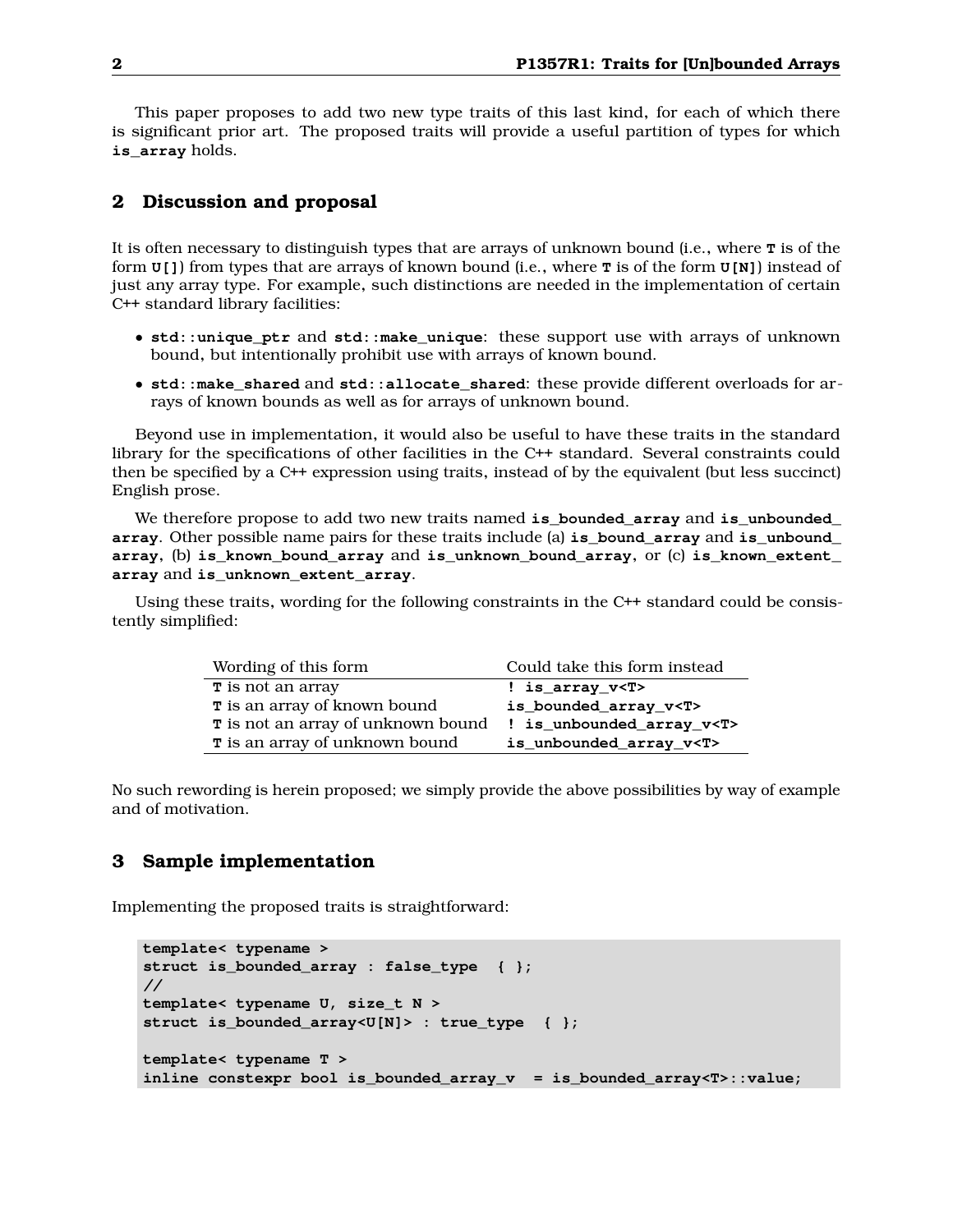```
template< typename >
struct is_unbounded_array : false_type { };
//
template< typename U >
struct is_unbounded_array<U[]> : true_type { };
template< typename T >
inline constexpr bool is_unbounded_array_v = is_unbounded_array<T>::value;
```
## <span id="page-2-0"></span>**4 Proposed wording**[5](#page-2-1)

**4.1** Insert the following row into Table 35 — Standard library feature-test macros. If needed, adjust the Value placeholder entry so as to denote this proposal's date of adoption.

| Macro name                                                                | Value | Header(s) |
|---------------------------------------------------------------------------|-------|-----------|
|                                                                           |       |           |
| $\epsilon$ cpp lib bounded array traits $201902L$ <type traits=""></type> |       |           |
|                                                                           |       |           |

**4.2** Augment [meta.type.synop] as shown:

```
namespace std {
  ...
  template<class T> struct is_signed;
  template<class T> struct is_unsigned;
  template<class T> struct is_bounded_array;
  template<class T> struct is_unbounded_array;
  ...
  template<class T>
    inline constexpr bool is_signed_v = is_signed<T>::value;
  template<class T>
    inline constexpr bool is_unsigned_v = is_unsigned<T>::value;
  template<class T>
    inline constexpr bool is_bounded_array_v
      = is_bounded_array<T>::value;
  template<class T>
    inline constexpr bool is_unbounded_array_v
      = is_unbounded_array<T>::value;
  ...
}
```
<span id="page-2-1"></span> $5P$ roposed additions and deletions are based on [\[N4778\]](#page-3-4). Editorial notes appear like this .